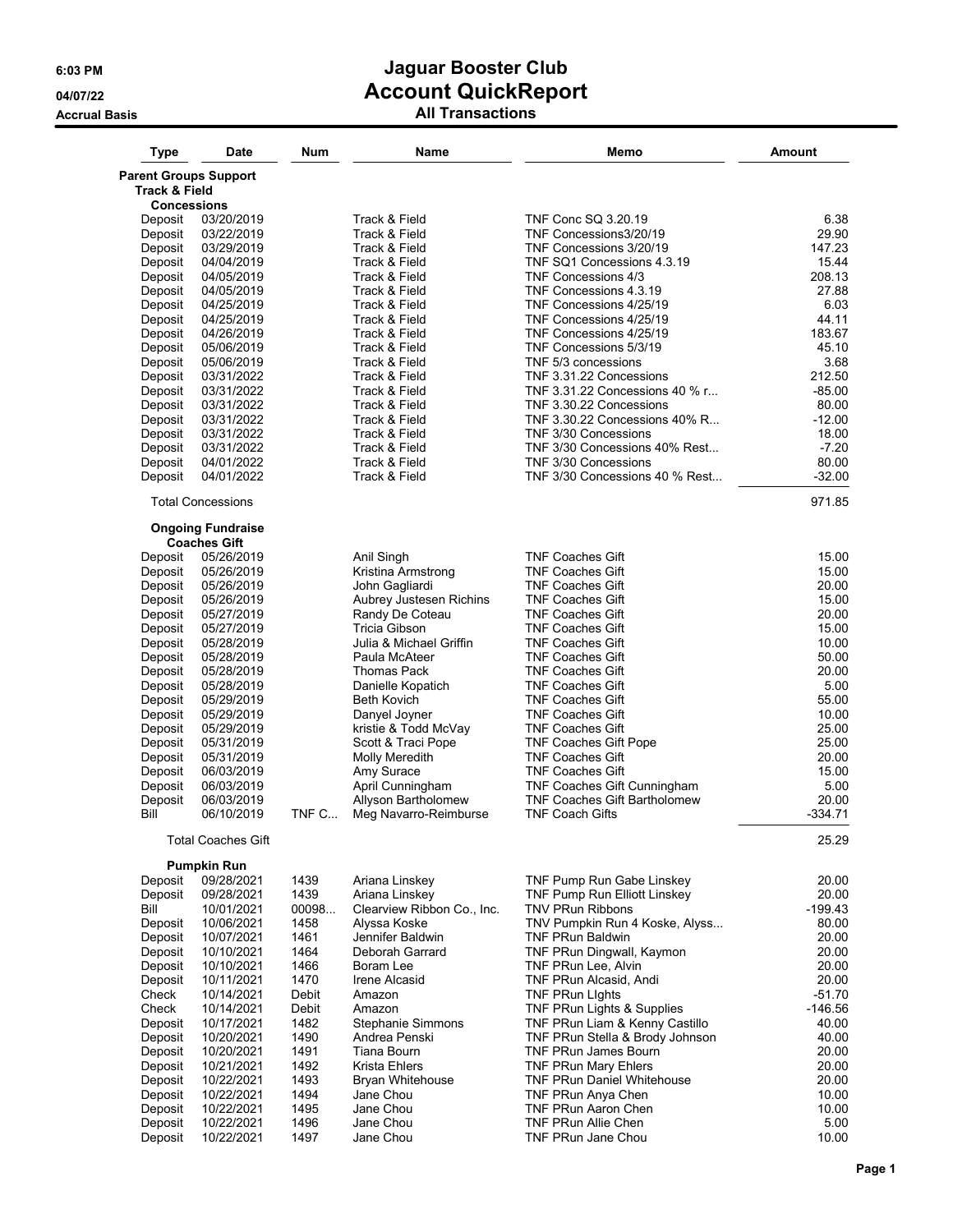| Type               | Date                     | Num          | <b>Name</b>                                    | Memo                                                         | <b>Amount</b>   |
|--------------------|--------------------------|--------------|------------------------------------------------|--------------------------------------------------------------|-----------------|
| Check              | 10/22/2021               | Debit1       | Safeway                                        | <b>TNF PRun Candy</b>                                        | $-80.20$        |
| Deposit            | 10/24/2021               | 1498         | Catherine Jorgensen                            | TNF PRun Audrey, Connor & Jacob                              | 15.00           |
| Deposit            | 10/24/2021               | 1503         | <b>Christine Kim</b>                           | TNF PRun Dylan & Emily Kim                                   | 40.00           |
| Deposit            | 10/25/2021               | 1504         | Amsalakshmi Rajendran                          | TNF PRun Mohith Thandu Giriraj                               | 20.00           |
| Deposit            | 10/25/2021               | 1505         | Shilpa Deshpande                               | TNF PRun Rishabh Hoskeri                                     | 20.00           |
| Deposit            | 10/25/2021               | 1506         | Jyeshta Noronha                                | TNF PRun Jordan Mendonsa                                     | 20.00           |
| Deposit            | 10/26/2021               | 1507         | <b>Emily Larsen</b>                            | <b>TNF PRun Hailey Larsen</b>                                | 20.00           |
| Deposit            | 10/26/2021               | 1508         | Ramesh Yaragalla                               | TNF PRun Teja Yaragalla                                      | 5.00            |
| Deposit            | 10/26/2021               | 1512         | Sathish Muthuswamy                             | TNF PRun Aryan Sathish                                       | 20.00           |
| Deposit<br>Deposit | 10/26/2021<br>10/26/2021 | 1514<br>1517 | Inish Dsilva<br>Kristin Morrow                 | <b>TNF PRun Ronel Fernandes</b><br>TNF PRun Addi Sakshaug    | 20.00<br>20.00  |
| Deposit            | 10/26/2021               | 1518         | Usha Rani Nimmagadda                           | <b>TNF PRun Siddharth Evani</b>                              | 20.00           |
| Deposit            | 10/27/2021               | 1520         | Jayachandra Samireddy                          | <b>TNF PRun Akshita</b>                                      | 5.00            |
| Deposit            | 10/27/2021               | 1522         | Lindsay Lewis                                  | <b>TNF PRun Nico Lewis</b>                                   | 5.00            |
| Deposit            | 10/27/2021               | 1524         | <b>Heather Fontenette</b>                      | <b>TNF PRun Marisa Fontenette</b>                            | 10.00           |
| Deposit            | 10/27/2021               | 1525         | <b>Heather Fontenette</b>                      | <b>TNF PRun Logan Fontenette</b>                             | 10.00           |
| Deposit            | 10/27/2021               | 1532         | Geneva Anderson                                | <b>TNF PRun Miles Anderson</b>                               | 20.00           |
| Deposit            | 10/27/2021               | 1534         | Eric Lindamood                                 | <b>TNF PRun Andrew Lindamood</b>                             | 20.00           |
| Deposit            | 10/27/2021               | 1536         | Craig Kvek                                     | <b>TNF PRun Keaton Kvek</b>                                  | 20.00           |
| Deposit            | 10/27/2021               | 1540.        | Nicholas Rohring                               | TNF PRun Kelvin Rohring & Family                             | 20.00           |
| Deposit            | 10/27/2021               | 1543         | Hank Fitzpatrick                               | <b>TNF PRun Alohalani</b>                                    | 5.00            |
| Deposit            | 10/28/2021               | 1544         | Megan Kate Ingram                              | TNF PRun Josephine Ingram                                    | 10.00           |
| Deposit            | 10/28/2021               | 1545         | Aaron Robinson                                 | <b>TNF PRun Isaac Robinson</b>                               | 20.00           |
| Deposit            | 10/28/2021               | 1546         | Jaime Hansen                                   | TNF PRun Hansen, Lucas & Jaime                               | 25.00           |
| Deposit            | 10/28/2021               | 1547         | Francisca Radovich                             | <b>TNF PRun Ezekiel Rabovich</b>                             | 5.00            |
| Deposit            | 10/28/2021               | 1548         | Prasanna Kumar Jayaraj                         | TNF PRun Aarushi Prasanna                                    | 20.00           |
| Deposit<br>Deposit | 10/28/2021<br>10/28/2021 | 1549<br>1550 | Brien Peter Ferguson<br>Mohamad Saleem Sheik P | TNF PRun Connor & Logan Fergu<br>TNF PRun Taseen Ahamed Moha | 10.00<br>20.00  |
| Deposit            | 10/28/2021               | 1551         | Amariyoti Deka                                 | <b>TNF PRun Arihant Deka</b>                                 | 20.00           |
| Deposit            | 10/28/2021               | 1552         | Jennifer Halenbeck                             | TNF PRun Jenny Hallenbeck                                    | 40.00           |
| Deposit            | 10/28/2021               | 1553         | Lisa Myaskovksy                                | <b>TNF PRun David Myaskovshy</b>                             | 20.00           |
| Deposit            | 10/28/2021               | 1554         | Rachel Uslan                                   | <b>TNF PRun Coen Uslan</b>                                   | 20.00           |
| Deposit            | 10/28/2021               | 1555         | Purnima Sachdeva                               | <b>TNF PRun Shubh Sachdeva</b>                               | 20.00           |
| Deposit            | 10/28/2021               | 1556         | Bhavika Hanwante                               | <b>TNF PRun Vihaan Hanwante</b>                              | 5.00            |
| Deposit            | 10/28/2021               | 1557         | Haranadha Babu Yakkali                         | <b>TNF PRun Karthik Yakkali</b>                              | 5.00            |
| Deposit            | 10/28/2021               | 1558         | Nikole Dahlstrom                               | <b>TNF PRun Isaiah Dahlstrom</b>                             | 20.00           |
| Deposit            | 10/28/2021               | 1559         | Shantha Kumar Kolahal T                        | TNF PRun Shantha Kumar Thim                                  | 20.00           |
| Deposit            | 10/28/2021               | 1560         | Minh-Chau Huynh                                | <b>TNF PRun Graham Guldi</b>                                 | 20.00           |
| Deposit            | 10/28/2021               | 1561         | Vasudhevan Thothathri                          | <b>TNF PRun Vaishnavi Thothathri</b>                         | 20.00           |
| Deposit            | 10/28/2021<br>10/28/2021 | 1562<br>1563 | EliZabeth Crowley<br>Suhaan Jaiswal            | TNF PRun McKenna Crowley<br><b>TNF PRun Suhaan</b>           | 20.00<br>20.00  |
| Deposit<br>Deposit | 10/28/2021               | 1564         | Aarav Gupta                                    | <b>TNF PRun Aarav</b>                                        | 20.00           |
| Deposit            | 10/28/2021               | 1565         | <b>Emily Tachell</b>                           | TNF PRun Dalton & Mason                                      | 40.00           |
| Deposit            | 10/29/2021               |              | Track & Field                                  | <b>TNF PRun Cash Registrations</b>                           | 211.00          |
| Deposit            | 10/29/2021               | 1566         | Amy Bosckis                                    | <b>TNF PRun Jase</b>                                         | 40.00           |
| Deposit            | 10/29/2021               | 1567         | Jasmin Baello                                  | <b>TNF PRun Isabella Partin</b>                              | 20.00           |
| Deposit            | 10/29/2021               | 1568         | Hyun J Yu                                      | TNF PRun Gavin Smith                                         | 20.00           |
| Deposit            | 10/29/2021               |              | Track & Field                                  | TNF PRun Registration SQ Onsite                              | 210.00          |
| Deposit            | 11/01/2021               | 1580         | susie Doehne                                   | <b>TNF PRun Natalie Doehne</b>                               | 10.00           |
|                    | <b>Total Pumpkin Run</b> |              |                                                |                                                              | 1,163.11        |
|                    | <b>Sunglasses</b>        |              |                                                |                                                              |                 |
| Check              | 05/31/2018               | Debit        | <b>Custom Shades</b>                           | <b>TNF Sunglass Fundraiser</b>                               | $-927.00$       |
| Bill               | 05/31/2018               | WA98         | <b>Custom Shades</b>                           | TNF Sunglass fundraiser balance                              | $-1,320.00$     |
| Deposit            | 06/18/2018               |              | Track & Field                                  | <b>TNF Sunglasses Fundraiser</b>                             | 134.00          |
| Deposit            | 08/22/2018               |              | Track & Field<br>Track & Field                 | <b>TNF Carnival Sunglass Sales</b>                           | 144.00          |
| Deposit<br>Gener   | 03/20/2019<br>03/21/2019 | 14           |                                                | <b>TNF Sunglasses</b><br><b>TNF Sunglasses</b>               | 12.00<br>256.00 |
| Deposit            | 03/29/2019               | 2521         | Track & Field                                  | TNF Jamba-Cunningham                                         | 100.00          |
| Deposit            | 03/29/2019               |              | Track & Field                                  | <b>TNF Sunglasses</b>                                        | 12.00           |
| Deposit            | 04/05/2019               |              | Track & Field                                  | TNF Sunglasses 4.3.19                                        | 12.00           |
| Deposit            | 09/15/2021               |              | Track & Field                                  | <b>TNF Sunglasses</b>                                        | 135.00          |
| Deposit            | 03/31/2022               | 2090         | Jennifer Marshall                              | TNF Sunglasses Aidan Ferreira                                | 12.00           |
| Deposit            | 04/01/2022               | 2090         | Jennifer Marshall                              | TNF Sunglasses Ferreira, Aidan                               | 12.00           |
|                    | <b>Total Sunglasses</b>  |              |                                                |                                                              | $-1,418.00$     |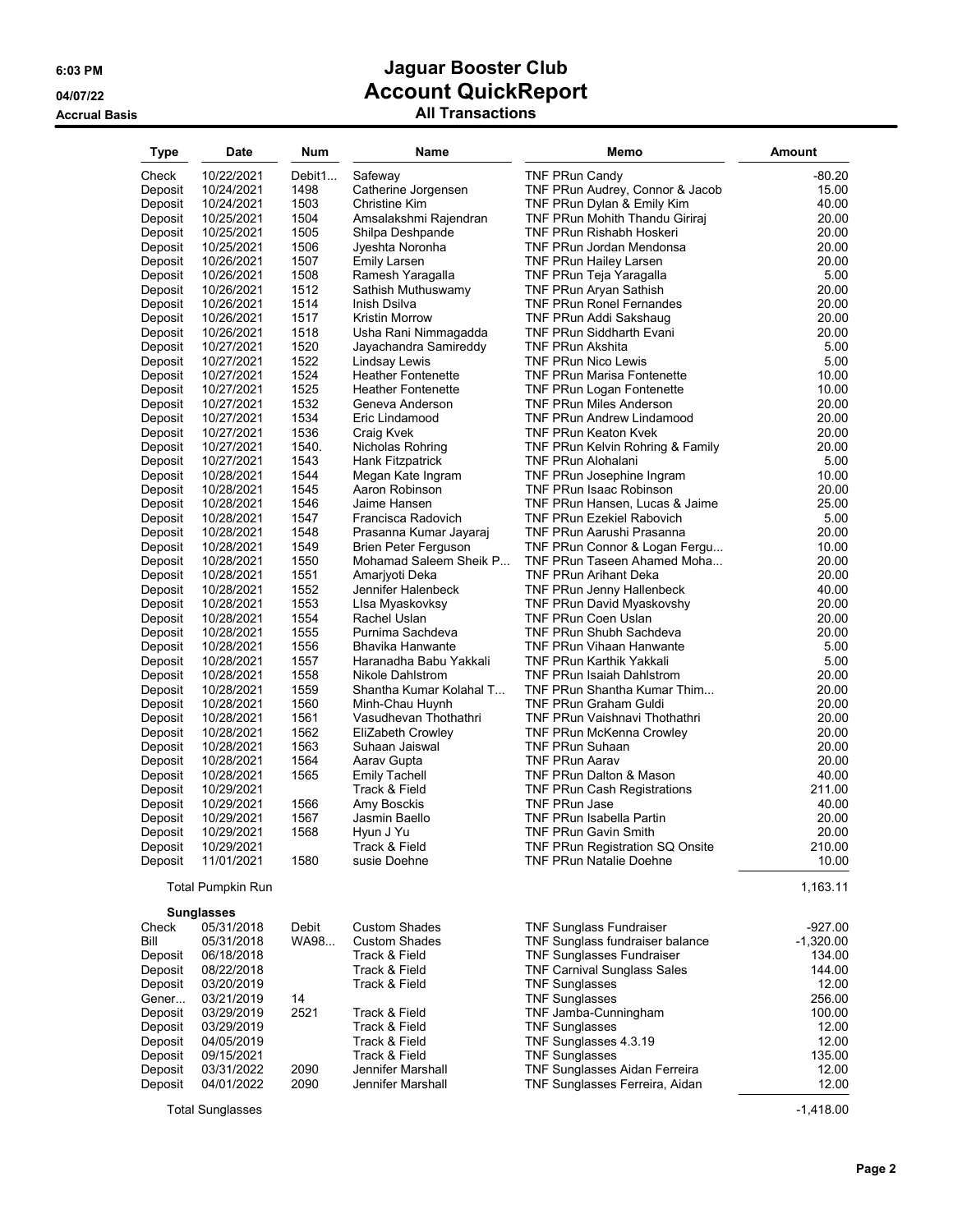### **6:03 PM Jaguar Booster Club 04/07/22 Account QuickReport Accrual Basis All Transactions**

| Type                                                                                                                                                                                                                                | <b>Date</b>                                                                                                                                                                                                                                                                                                             | Num                                                                 | Name                                                                                                                                                                                                                                                                                                                                                                                                     | Memo                                                                                                                                                                                                                                                                                                                                                                                                                                                                                                    | Amount                                                                                                                                                                                         |
|-------------------------------------------------------------------------------------------------------------------------------------------------------------------------------------------------------------------------------------|-------------------------------------------------------------------------------------------------------------------------------------------------------------------------------------------------------------------------------------------------------------------------------------------------------------------------|---------------------------------------------------------------------|----------------------------------------------------------------------------------------------------------------------------------------------------------------------------------------------------------------------------------------------------------------------------------------------------------------------------------------------------------------------------------------------------------|---------------------------------------------------------------------------------------------------------------------------------------------------------------------------------------------------------------------------------------------------------------------------------------------------------------------------------------------------------------------------------------------------------------------------------------------------------------------------------------------------------|------------------------------------------------------------------------------------------------------------------------------------------------------------------------------------------------|
| Deposit<br>Bill<br>Bill<br>Bill<br>Bill<br>Check                                                                                                                                                                                    | <b>TNF Apparel</b><br>05/13/2019<br>05/30/2019<br>05/30/2019<br>06/05/2019<br>06/08/2019<br>10/08/2019                                                                                                                                                                                                                  | 2318<br>2318<br>2318<br>TNFAP1<br>Debit                             | Paypal<br>Ontra Marketing Group<br>Ontra Marketing Group<br><b>Ontra Marketing Group</b><br>Kim Rosenberry-Reimburse<br><b>Ontra Marketing Group</b>                                                                                                                                                                                                                                                     | <b>TNF Appareal</b><br><b>TNF Apparel</b><br>TNF Apparel 20% to JBC<br><b>TNF Apparel</b><br><b>TNF Shirt Not Delivered</b><br><b>TNF Apparel</b>                                                                                                                                                                                                                                                                                                                                                       | 3,192.84<br>0.00<br>0.00<br>$-3,040.50$<br>$-25.85$<br>$-363.00$                                                                                                                               |
|                                                                                                                                                                                                                                     | <b>Total TNF Apparel</b>                                                                                                                                                                                                                                                                                                |                                                                     |                                                                                                                                                                                                                                                                                                                                                                                                          |                                                                                                                                                                                                                                                                                                                                                                                                                                                                                                         | $-236.51$                                                                                                                                                                                      |
| Deposit<br>Deposit<br>Deposit<br>Deposit<br>Deposit<br>Check<br>Deposit<br>Deposit<br>Gener<br>Deposit<br>Deposit<br>Bill                                                                                                           | <b>Ongoing Fundraise - Other</b><br>03/19/2019<br>03/19/2019<br>03/19/2019<br>03/29/2019<br>03/29/2019<br>03/29/2019<br>05/06/2019<br>05/06/2019<br>05/16/2019<br>05/20/2019<br>05/20/2019<br>06/10/2019                                                                                                                | 6671<br>2503<br>3467<br>1168<br>5383<br>3475<br>19<br>2977<br>TNF J | <b>Tina Shriner</b><br>Kristen De Coteau<br>Track & Field<br>Track & Field<br>Track & Field<br>Meg Navarro-Reimburse<br>Songbirds LLC<br>Track & Field<br>Track & Field<br><b>Richard &amp; Marie Saunders</b><br>Track & Field<br>Meg Navarro-Reimburse                                                                                                                                                 | TNF Jamba Jusice Keegan Morse<br>TNF Jamba Sofia<br>TNF Jamba Juice<br>TNF Jamba Solmon Song<br>TNF Jamba Navaro Nathan<br><b>TNF Jamba Juice Cards</b><br>TNF Jamba Juice Cards<br>TNF Jamba Juice Cards<br>TNF Jamba Finalize<br>TNF Jamba Juice Fundraiser<br>TNF Jamba Juice Fundraiser<br><b>TNF Jamba Cards</b>                                                                                                                                                                                   | 50.00<br>50.00<br>50.00<br>100.00<br>100.00<br>$-250.00$<br>100.00<br>10.00<br>$-330.00$<br>100.00<br>20.00<br>$-50.00$                                                                        |
|                                                                                                                                                                                                                                     | Total Ongoing Fundraise - Other                                                                                                                                                                                                                                                                                         |                                                                     |                                                                                                                                                                                                                                                                                                                                                                                                          |                                                                                                                                                                                                                                                                                                                                                                                                                                                                                                         | $-50.00$                                                                                                                                                                                       |
|                                                                                                                                                                                                                                     | <b>Total Ongoing Fundraise</b>                                                                                                                                                                                                                                                                                          |                                                                     |                                                                                                                                                                                                                                                                                                                                                                                                          |                                                                                                                                                                                                                                                                                                                                                                                                                                                                                                         | $-516.11$                                                                                                                                                                                      |
| <b>TNF Auction</b><br>Deposit<br>Gener<br>Gener                                                                                                                                                                                     | 03/31/2022<br>04/04/2022<br>04/04/2022<br><b>Total TNF Auction</b>                                                                                                                                                                                                                                                      | 59<br>59                                                            | Alicia Goff<br>Jaguar Booster Club<br>Alicia Goff                                                                                                                                                                                                                                                                                                                                                        | 50/50 Winning Cash \$1,345 1/3 to<br>2022 Auction Disbursement<br>TNF 1/3 50/50 Winner-Alicia Goff                                                                                                                                                                                                                                                                                                                                                                                                      | 448.33<br>1,272.00<br>448.34<br>2,168.67                                                                                                                                                       |
| Deposit<br>Deposit<br>Deposit<br>Deposit<br>Deposit                                                                                                                                                                                 | <b>TNF Donations</b><br>03/31/2022<br>03/31/2022<br>03/31/2022<br>04/01/2022<br>04/06/2022<br><b>Total TNF Donations</b>                                                                                                                                                                                                | 2090<br>2090<br>2092                                                | Track & Field<br>Track & Field<br>Jennifer Marshall<br>Jennifer Marshall<br>Ray Chen                                                                                                                                                                                                                                                                                                                     | TNF Donations @ Concessions 3/<br>TNF Donations @ Concessions 3/<br><b>TNF Donation Aidan Ferreira</b><br><b>TNF Donation Ferreira, Aidan</b><br>TNF Team Fee Howard Chen                                                                                                                                                                                                                                                                                                                               | 24.00<br>$-3.60$<br>20.00<br>20.00<br>10.00<br>70.40                                                                                                                                           |
|                                                                                                                                                                                                                                     | <b>Track &amp; Field-Team Fee</b>                                                                                                                                                                                                                                                                                       |                                                                     |                                                                                                                                                                                                                                                                                                                                                                                                          |                                                                                                                                                                                                                                                                                                                                                                                                                                                                                                         |                                                                                                                                                                                                |
| Deposit<br>Deposit<br>Deposit<br>Deposit<br>Deposit<br>Deposit<br>Deposit<br>Deposit<br>Deposit<br>Deposit<br>Deposit<br>Deposit<br>Deposit<br>Deposit<br>Deposit<br>Deposit<br>Deposit<br>Deposit<br>Deposit<br>Deposit<br>Deposit | 2019 TNF Team Fee<br>02/26/2019<br>02/26/2019<br>02/26/2019<br>02/28/2019<br>03/03/2019<br>03/03/2019<br>03/03/2019<br>03/07/2019<br>03/07/2019<br>03/07/2019<br>03/07/2019<br>03/14/2019<br>03/14/2019<br>03/14/2019<br>03/19/2019<br>03/20/2019<br>03/20/2019<br>03/22/2019<br>03/31/2019<br>04/23/2019<br>05/10/2019 | 5626<br>1875<br>6671                                                | Margaret Navarro<br>John Gagliardi<br>Aubrey Justesen Richins<br>Amy Surace<br>Lisa Weaver<br>kristie & Todd McVay<br>Paula McAteer<br>Beth Kovich<br>Holly Liu<br>Thomas Pack<br>Kristina Armstrong<br>Julia & Michael Griffin<br>Scott & Traci Pope<br>Danielle Kopatich<br><b>Tina Shriner</b><br>Socorro Stoppler<br>William Yang<br>Mike Ziegler<br>Kristine Mumma<br>Allyson Bartholomew<br>Boeing | Track B/O Navarro<br>Track B/O Gagliardi<br>Track B/o Richins<br>Track B/O Surace<br>Track B/O Weaver<br>Track B/O McVay<br>Track B/O McAteer<br>Track B/O Kovich X2<br>Track B/O Liu x2<br>Track B/O Pack<br>Track B/O Armstrong<br>T&F Buyout Griffin, Peyton<br>T&F Buyout Pope, Sydney & Brae<br>Track Buy Out<br>TNF Keegan Morse Buy Out<br>TNF Buy Out<br>TNF Buy Out<br><b>TNF Buyout Ziegler</b><br><b>TNF Buyout Mumma</b><br><b>TNF Buyout Bartholomew</b><br>TNF Boeing Rosenberry Corporat | 50.00<br>50.00<br>50.00<br>50.00<br>50.00<br>50.00<br>100.00<br>100.00<br>100.00<br>50.00<br>50.00<br>50.00<br>100.00<br>50.00<br>50.00<br>50.00<br>50.00<br>100.00<br>50.00<br>50.00<br>50.00 |

Total 2019 TNF Team Fee 1,300.00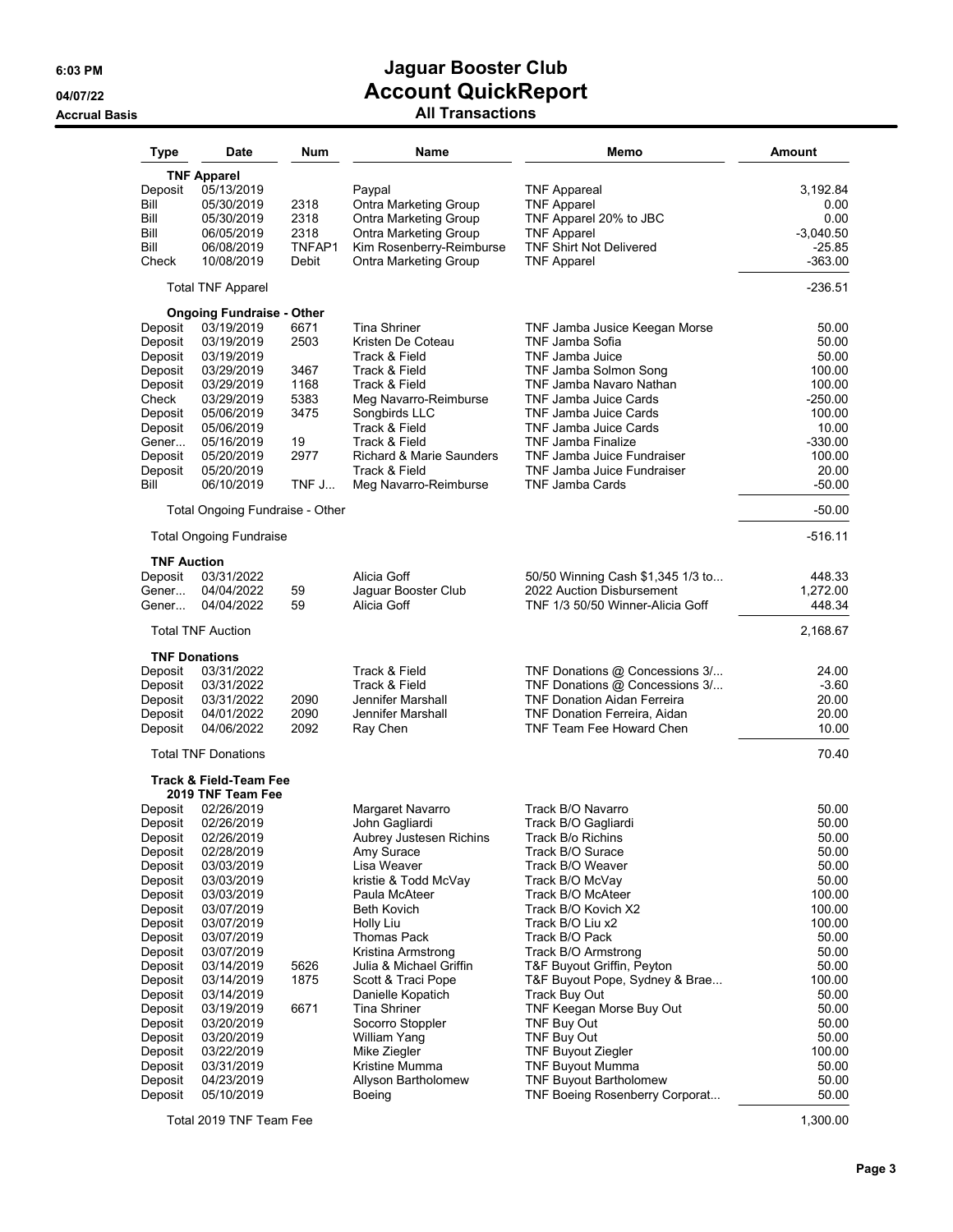| Type               | Date                     | Num          | Name                                    | Memo                                                             | <b>Amount</b>    |
|--------------------|--------------------------|--------------|-----------------------------------------|------------------------------------------------------------------|------------------|
|                    | 2022 TNF Team Fee        |              |                                         |                                                                  |                  |
| Deposit            | 02/20/2022               | 1948         | Shannon & Christopher Ad                | TNF Team Fee Adams, Declan                                       | 100.00           |
| Deposit            | 02/28/2022               | 1952         | Anne & Zach Grout                       | TNF Team Fee Grout, James                                        | 100.00           |
| Deposit            | 02/28/2022               | 1953         | Chengyuan Lin                           | TNF Team Fee Lin, Hannah                                         | 100.00           |
| Deposit            | 02/28/2022               | 1954         | Sathish Kumar Balasubra                 | TNF Team Fee Vibhaakshayaa S                                     | 100.00           |
| Deposit            | 02/28/2022               | 1955         | Jodie McClure                           | <b>TNF Team McLure, Carson</b>                                   | 100.00           |
| Deposit            | 02/28/2022               | 1956<br>1961 | Krista Ehlers                           | TNF Team Fee Ehlers, Damien                                      | 100.00<br>100.00 |
| Deposit<br>Deposit | 03/01/2022<br>03/02/2022 | 1962         | Rajinder Banga<br>Katie & Tony Morrison | TNF Team Fee Banga<br>TNF Team Fee Morrison                      | 100.00           |
| Deposit            | 03/03/2022               | 1969         | Tracie Jackman                          | TNF Team Fee Drew Jackman                                        | 100.00           |
| Deposit            | 03/03/2022               | 1971         | Stephanie Campbell                      | <b>TNF Team Fee Shelby Campbell</b>                              | 100.00           |
| Deposit            | 03/06/2022               | 1973         | Lakshmi Sasidharan                      | TNF Team Fee Nandan Manu                                         | 100.00           |
| Deposit            | 03/06/2022               | 1978         | Diana Van                               | <b>TNF Team Fee Kaitlynn Nguyen</b>                              | 100.00           |
| Deposit            | 03/07/2022               | 1979         | Satoko Taya                             | TNF Team Fee Naomi Pak                                           | 100.00           |
| Deposit            | 03/07/2022               | 1980         | Seungjin Haam                           | TNF Team Fee Andrew Haam                                         | 100.00           |
| Deposit            | 03/07/2022               | 1981         | <b>Tabita Regus</b>                     | TNF Team Fee Tabita Regus                                        | 100.00           |
| Deposit            | 03/07/2022               | 1982         | <b>Christopher Fotos</b>                | TNF Team Fee Tony Fotos                                          | 100.00           |
| Deposit            | 03/07/2022               | 1983         | William Warburton                       | TNF Team Fee Mikaela Warburton                                   | 100.00           |
| Deposit            | 03/07/2022               | 1984         | Tina Forehand                           | TNF Team Fee Emma Forehand                                       | 100.00           |
| Deposit            | 03/07/2022<br>03/07/2022 | 1985<br>1986 | Segan Jobe<br><b>Babe Dacones</b>       | TNF Team Fee Mariama Jankeh<br>TNF Team Fee Miles Ledet          | 100.00<br>100.00 |
| Deposit<br>Deposit | 03/07/2022               | 1987         | Kevin Funston                           | <b>TNF Team Fee Ben Funston</b>                                  | 100.00           |
| Deposit            | 03/07/2022               | 1988         | Michael Donahue                         | TNF Team Fee Aidan Donahue                                       | 100.00           |
| Deposit            | 03/07/2022               | 1989         | Alisa Shtromberg                        | TNF Team Fee Ethan Craig                                         | 100.00           |
| Deposit            | 03/07/2022               | 1990         | <b>Michael Naldrett</b>                 | TNF Team Fee Luc Naldrett                                        | 100.00           |
| Deposit            | 03/07/2022               | 1991         | Sumitha Fernando                        | TNF Team Fee Pranay Choudhary                                    | 100.00           |
| Deposit            | 03/07/2022               | 1992         | Holly Liu                               | TNF Team Fee Leanne Quach                                        | 100.00           |
| Deposit            | 03/07/2022               | 1993         | Kim Lance                               | TNF Team Fee Kalista Lance                                       | 100.00           |
| Deposit            | 03/07/2022               | 1994         | Hyunjoo Lee                             | TNF Team Fee Peter Choi                                          | 100.00           |
| Deposit            | 03/07/2022               | 1995         | Rachel Cunningham                       | TNF Team Fee Peyton Cunningh                                     | 100.00           |
| Deposit            | 03/07/2022               | 1996         | Alicia Goff                             | TNF Team Fee Andrew Goff                                         | 100.00           |
| Deposit            | 03/07/2022               | 1996         | Alicia Goff                             | TNF Team Fee Brady Goff                                          | 100.00           |
| Deposit<br>Deposit | 03/07/2022<br>03/07/2022 | 1997<br>1998 | Alicia Goff<br>Robyn Filimaua           | TNF Team Fee Royce Fleischacker<br>TNF Team Fee Jourdin Filimaua | 100.00<br>100.00 |
| Deposit            | 03/07/2022               | 1998         | Robyn Filimaua                          | TNF Team Fee Kyleene Kilimaua                                    | 100.00           |
| Deposit            | 03/07/2022               | 1999         | Jodie McClure                           | <b>TNF Team Fee Carson McClure</b>                               | 100.00           |
| Deposit            | 03/08/2022               | 2000         | Chi Le                                  | TNF Team Fee Simon Le                                            | 100.00           |
| Deposit            | 03/08/2022               | 2001         | Adriana Simicich                        | TNF Team Fee Lauren Simicich                                     | 100.00           |
| Deposit            | 03/08/2022               | 2003         | Leslie Frank                            | TNF Team Fee Davin Hofstad                                       | 100.00           |
| Deposit            | 03/08/2022               | 2004         | Yuhui Tsien                             | TNF Team Fee Ethan Cheng                                         | 100.00           |
| Deposit            | 03/08/2022               | 2005         | Quynh Le                                | TNF Team Fee Danah Le                                            | 100.00           |
| Deposit            | 03/08/2022               | 2006         | <b>Kelly Gross</b>                      | <b>TNF Team Fee Colin Gross</b>                                  | 100.00           |
| Deposit            | 03/10/2022               | 2007         | Miran Kim                               | TNF Team Fee Elliott Kim                                         | 100.00           |
| Deposit<br>Deposit | 03/10/2022<br>03/10/2022 | 2008<br>2009 | Jenis Bhavsar<br>Jennifer Arulnathan    | TNF Team Fee Kush Bhavsar<br>TNF Team Fee Ethan Morris           | 100.00<br>100.00 |
| Deposit            | 03/10/2022               | 2010         | DiAnna Webber                           | TNF Team Fee Nick Webber                                         | 100.00           |
| Deposit            | 03/11/2022               | 2013         | Bulan Dahal                             | TNF Team Fee Anuprastha Dahal                                    | 100.00           |
| Deposit            | 03/11/2022               | 2014         | Amy Surace                              | TNF Team Fee Hailey Surace                                       | 100.00           |
| Deposit            | 03/11/2022               | 2014         | Amy Surace                              | TNF Team Fee Anthony Surace                                      | 100.00           |
| Deposit            | 03/13/2022               | 2024         | Kristin Choi                            | TNF Team Fee Ryan Choi                                           | 100.00           |
| Deposit            | 03/14/2022               | 2032         | Kristin Eis                             | TNF Team Fee Eis, Jackson                                        | 100.00           |
| Deposit            | 03/14/2022               | 2039         | Gary Keller                             | TNF Team Fee Gavin Watkins-Ke                                    | 100.00           |
| Deposit            | 03/14/2022               | 2040         | Jean-Paul Thammavongsa                  | TNF Team Fee Theodore Thamm                                      | 100.00           |
| Deposit            | 03/14/2022               | 2041         | Harminder Baidwan                       | TNF Team Fee Rohan Baidwan                                       | 100.00           |
| Deposit            | 03/14/2022               | 2043         | Sool-Lim Sarah Ordona                   | TNF Team Fee Ayden Ordona                                        | 100.00           |
| Deposit<br>Deposit | 03/14/2022<br>03/15/2022 | 2043<br>2044 | Sool-Lim Sarah Ordona<br>Tina Shriner   | TNF Team Fee Aria Fowler<br>TNF Team Fee Keegan Morse            | 100.00<br>100.00 |
| Deposit            | 03/15/2022               | 2045         | <b>Stacy Cotton</b>                     | TNF Team Fee Parker Cotton                                       | 100.00           |
| Deposit            | 03/15/2022               | 2046         | Nari Park                               | <b>TNF Team Fee Daniel Park</b>                                  | 100.00           |
| Deposit            | 03/15/2022               | 2047         | Kristy Johnson                          | TNF Team Fee Levi Johnson                                        | 100.00           |
| Deposit            | 03/15/2022               | 2050         | Gisselle Deibler                        | TNF Team Fee Kiana Deibler                                       | 100.00           |
| Deposit            | 03/15/2022               | 2055         | Sireesha Kanumuri                       | <b>TNF Team Fee SaiLalith Kanumuri</b>                           | 100.00           |
| Deposit            | 03/15/2022               | 2057         | Leticia Carbajal Uribe                  | TNF Team Fee Arteaga                                             | 100.00           |
| Deposit            | 03/15/2022               | 2060         | Joe & Julie Boden                       | TNF Team Fee Teddy Boden                                         | 100.00           |
| Deposit            | 03/15/2022               | 2061         | Jamal Fanaian                           | TNF Team Fee Donovan Scoville-                                   | 100.00           |
| Deposit            | 03/18/2022               | 2064         | Emma Misner                             | 22 TNF Team Fee Misner, Max                                      | 100.00           |
| Deposit<br>Deposit | 03/21/2022<br>03/21/2022 |              | Nicole Traore<br>Sean Chatterjee        | TNF Team Fee Rocco Traore<br>TNF Team Fee Siddharth Chatterj     | 100.00<br>100.00 |
| Deposit            | 03/22/2022               | 2069         | Sathia Thirumal                         | TNF Team Fee Suhanraj Thirumal                                   | 100.00           |
|                    |                          |              |                                         |                                                                  |                  |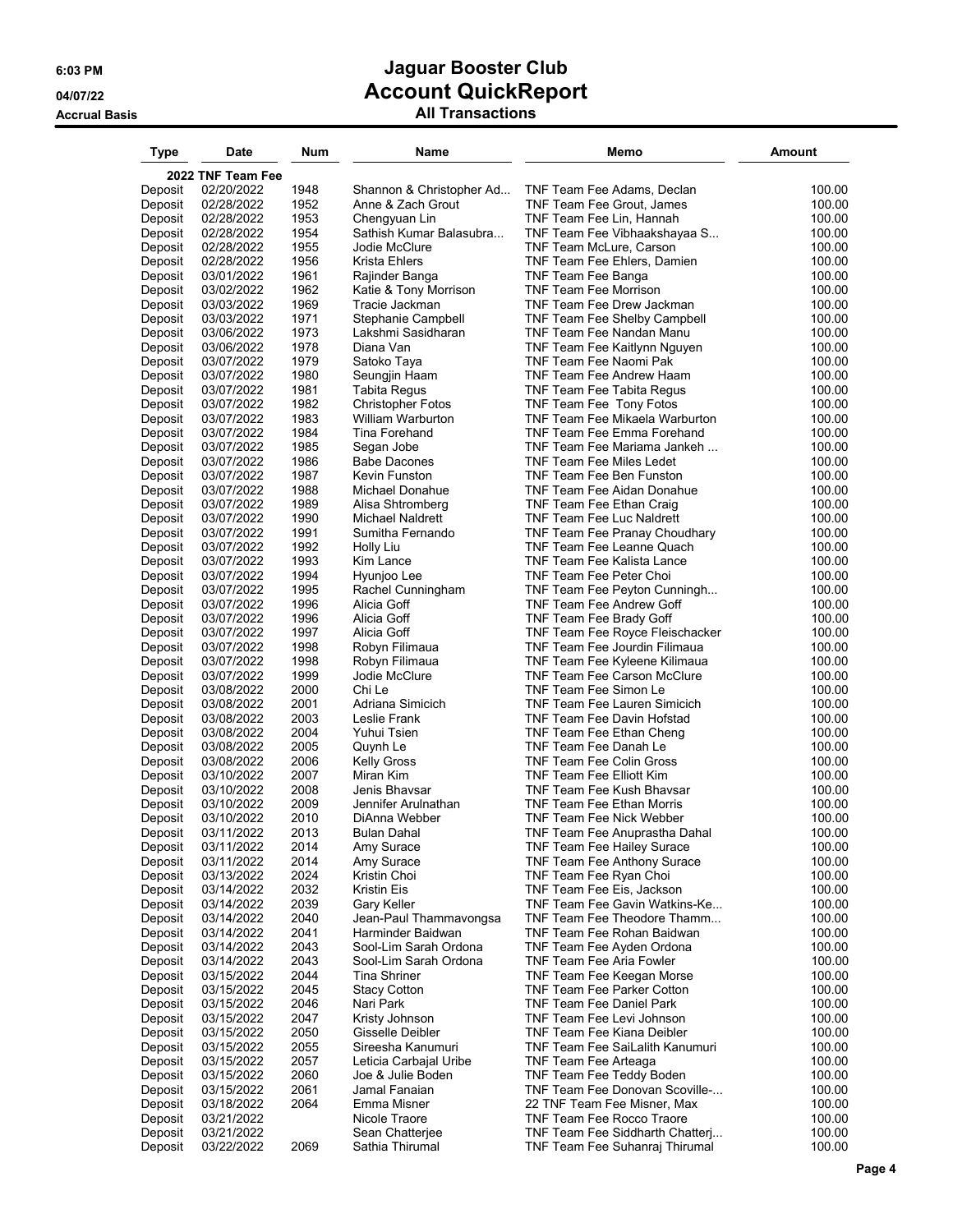| Type               | Date                                 | Num            | Name                                                    | Memo                                                           | <b>Amount</b>         |
|--------------------|--------------------------------------|----------------|---------------------------------------------------------|----------------------------------------------------------------|-----------------------|
| Deposit            | 03/26/2022                           | 2081           | Alicia Macias                                           | TNF Team Fee Sophia Olmedo                                     | 100.00                |
| Deposit            | 03/30/2022                           | 2087           | Deborah Garrard                                         | TNF Team Fee Kaymon Dingwall                                   | 100.00                |
| Deposit            | 03/31/2022                           | 2090           | Jennifer Marshall                                       | TNF Team Fee Aidan Ferreira                                    | 100.00                |
| Deposit            | 04/01/2022                           | 2090           | Jennifer Marshall                                       | TNF Team Fee Aidan Ferreira                                    | 100.00                |
| Deposit            | 04/06/2022                           | 2092           | Ray Chen                                                | TNF Team Fee Howard Chen                                       | 100.00                |
|                    | Total 2022 TNF Team Fee              |                |                                                         |                                                                | 7,300.00              |
|                    | Track & Field-Team Fee - Other       |                |                                                         |                                                                |                       |
| Sales              | 03/06/2019                           | 201            | Kimberly & Matthew Rose                                 | Parent Groups Support: Track & Fi                              | 50.00                 |
|                    | Total Track & Field-Team Fee - Other |                |                                                         |                                                                | 50.00                 |
|                    | Total Track & Field-Team Fee         |                |                                                         |                                                                | 8,650.00              |
| Deposit            | Track & Field - Other<br>05/22/2017  |                | AMN Investments, Alicia                                 | Donation Goff, Alicia                                          |                       |
| Deposit            | 08/17/2017                           | 9047           | Anne & Zach Grout                                       | <b>Track Sponsorship Grout</b>                                 | 100.00                |
| Deposit            | 08/17/2017                           |                | Track & Field                                           | 20% to JBC T&F                                                 | $-20.00$              |
| Gener              | 09/25/2017                           | 1              | Jaguar Booster Club                                     | Carnival Distribution                                          | 209.34                |
| Gener              | 03/15/2018                           | 5              | Track & Field                                           | <b>Track Only</b>                                              | 1,329.00              |
| Bill               | 04/30/2018                           | 244435         | Nicole Luckenback-Reimb                                 | T&F website support                                            | $-95.00$              |
| Check              | 05/30/2018                           | Debit          | Amazon                                                  | <b>Track Blankets</b>                                          | -400.68               |
| Deposit            | 08/22/2018                           |                | Track & Field                                           | Carnival Tickets sold                                          | 267.00                |
| Deposit<br>Gener   | 03/14/2019<br>03/21/2019             | 82700<br>14    | <b>Fidelity Charitable</b>                              | T&F Corp Match for Buy Out Meg<br><b>TNF Silent Auction</b>    | 100.00<br>605.00      |
| Deposit            | 04/15/2019                           | 6236           | MTK Land Co.                                            | <b>TNF Goff Sponsor</b>                                        | 125.00                |
| Deposit            | 04/15/2019                           | 6236           | Track & Field                                           | TNF Goff Sponsor 20% to JBC                                    | $-25.00$              |
| Deposit            | 04/19/2019                           | 5844           | Michael & Megan Kinney                                  | <b>TNF Goff Sponsor Kinney</b>                                 | 200.00                |
| Deposit            | 04/19/2019                           | 5844           | Track & Field                                           | TNF Goff Sponsor Kinney 20% to                                 | $-40.00$              |
| Deposit            | 04/24/2019                           |                | Benevity Fund                                           | <b>TNF Pope Donation</b>                                       | 100.00                |
| Bill               | 04/25/2019                           | 04251          | Meg Navarro-Reimburse                                   | TNF Paper & Pens for SR Gifts                                  | -15.44                |
| Deposit            | 04/30/2019                           | 83980          | <b>Fidelity Charitable</b>                              | TNF Donation Almacen, Isagani Jr.                              | 100.00                |
| Gener<br>Bill      | 05/16/2019                           | 19<br>05311    | Track & Field                                           | <b>TNF Jamba Finalize</b><br><b>TNF State Hotel Rooms</b>      | 264.00<br>$-1,175.36$ |
| Bill               | 05/31/2019<br>06/05/2019             | 2318           | North Creek High School<br><b>Ontra Marketing Group</b> | TNF Apparel 20% to JBC                                         | 25.67                 |
| Bill               | 06/06/2019                           | TNFO           | Tricia Gibson-Reimburse                                 | <b>TNF Banquet</b>                                             | -188.92               |
| Check              | 06/07/2019                           | Debit          | Northwest Trophies & Awa                                | <b>TNF Trophies</b>                                            | $-400.40$             |
| Deposit            | 06/10/2019                           | 1078           | Knutzen-McVay LLC                                       | <b>TNF Sponsor</b>                                             | 300.00                |
| Deposit            | 06/10/2019                           | 1078           | Track & Field                                           | TNF Sponsor 20% to JBC                                         | $-60.00$              |
| Bill               | 06/10/2019                           | TNF S          | Meg Navarro-Reimburse                                   | <b>TNF Sr Gifts</b>                                            | $-274.59$             |
| Bill               | 06/11/2019                           | 06111          | Nicole Luckenback-Reimb                                 | <b>TNF State Meet Meals</b>                                    | $-288.07$             |
| Bill               | 06/11/2019                           | 06111          | Nicole Luckenback-Reimb                                 | <b>TNF Coaches Training</b>                                    | $-1,010.59$           |
| Gener              | 11/01/2020<br>05/03/2021             | 49<br>895      | Track & Field<br>Beth Kovich                            | <b>Auction Proceeds to Groups</b><br><b>TNF Donation</b>       | 255.00<br>150.00      |
| Deposit<br>Deposit | 05/24/2021                           | 1000           | Holly Liu                                               | <b>TNF Donation Liu</b>                                        | 150.00                |
| Deposit            | 05/26/2021                           | 1053           | Kristin Eis                                             | <b>TNF Donation Eis</b>                                        | 50.00                 |
| Deposit            | 05/26/2021                           | 1054           | Yvonne Chia                                             | <b>TNF Donation Chia</b>                                       | 250.00                |
| Deposit            | 05/27/2021                           | 1064           | Deborah Garrard                                         | <b>Track Donation Garrard</b>                                  | 500.00                |
| Deposit            | 05/27/2021                           | 1065           | Jeff Ehlers                                             | <b>Track Donation Ehlers</b>                                   | 100.00                |
| Check              | 06/01/2021                           | Debit          | Amazon                                                  | TNF Sr. Gifts                                                  | $-8.17$               |
| Check              | 06/01/2021                           | Debit          | Amazon                                                  | TNF Sr. Gifts                                                  | $-11.01$              |
| Check              | 06/03/2021                           | Debit          | Amazon                                                  | TNF Sr. Gifts                                                  | $-24.64$              |
| Deposit<br>Deposit | 06/29/2021<br>09/15/2021             |                | Boeing<br>Track & Field                                 | <b>TNF Corp Donation Pruit, Miles</b><br>TNF Year end expenses | 700.00<br>$-59.00$    |
| Deposit            | 09/30/2021                           | 1444           | Rikki Stride                                            | <b>TNF Pump Run Stride</b>                                     | 20.00                 |
| Deposit            | 09/30/2021                           | 1445           | Kimberly Thomas                                         | TNF Pump. Run Thomas, Griffin                                  | 5.00                  |
| Deposit            | 09/30/2021                           | 1445           | Kimberly Thomas                                         | TNF Pump. Run Thomas, Kim                                      | 5.00                  |
| Deposit            | 09/30/2021                           | 1447           | Beth Kovich                                             | TNF Pump. Run Kovich Family                                    | 100.00                |
| Deposit            | 10/03/2021                           | 1450           | Justin Goff                                             | <b>TNF Donation Goff</b>                                       | 1,000.00              |
| Deposit            | 10/03/2021                           | 1450           | Track & Field                                           | TNF Donation Goff -15% to JBC                                  | 150.00                |
| Deposit            | 10/17/2021                           | 1484           | Chelsea Hallenbeck                                      | TNF PRun Felicity & Addie Hallen                               | 40.00                 |
| Deposit            | 10/26/2021                           | 1509           | Krista Ehlers                                           | <b>TNF Donations</b>                                           | 60.00                 |
| Deposit            | 11/29/2021                           |                | Benevity Fund                                           | <b>TNF Shah Corp Match</b>                                     | 50.00                 |
| Check<br>Check     | 02/22/2022<br>03/01/2022             | Debit<br>Debit | Kocreators Apparel<br>Amazon                            | <b>TNF 2 Coaches Pullovers</b><br>TNF Purp. Drawstring Bags    | $-55.05$<br>$-103.40$ |
| Check              | 03/07/2022                           | Debit          | Amazon                                                  | TNF Cones, Bags & Balance Pads                                 | $-378.24$             |
| Deposit            | 03/08/2022                           | 2002           | Krista Ehlers                                           | TNF Auction Donation Ehlers, Kri                               | 200.00                |
| Check              | 03/17/2022                           | 6017           | Nicole Luckenback-Reimb                                 | <b>TNF Timing Station 3 Months</b>                             | $-59.95$              |
| Check              | 03/18/2022                           | Debit          | Party City                                              | Track Body Paint for Sat Home m                                | $-39.64$              |